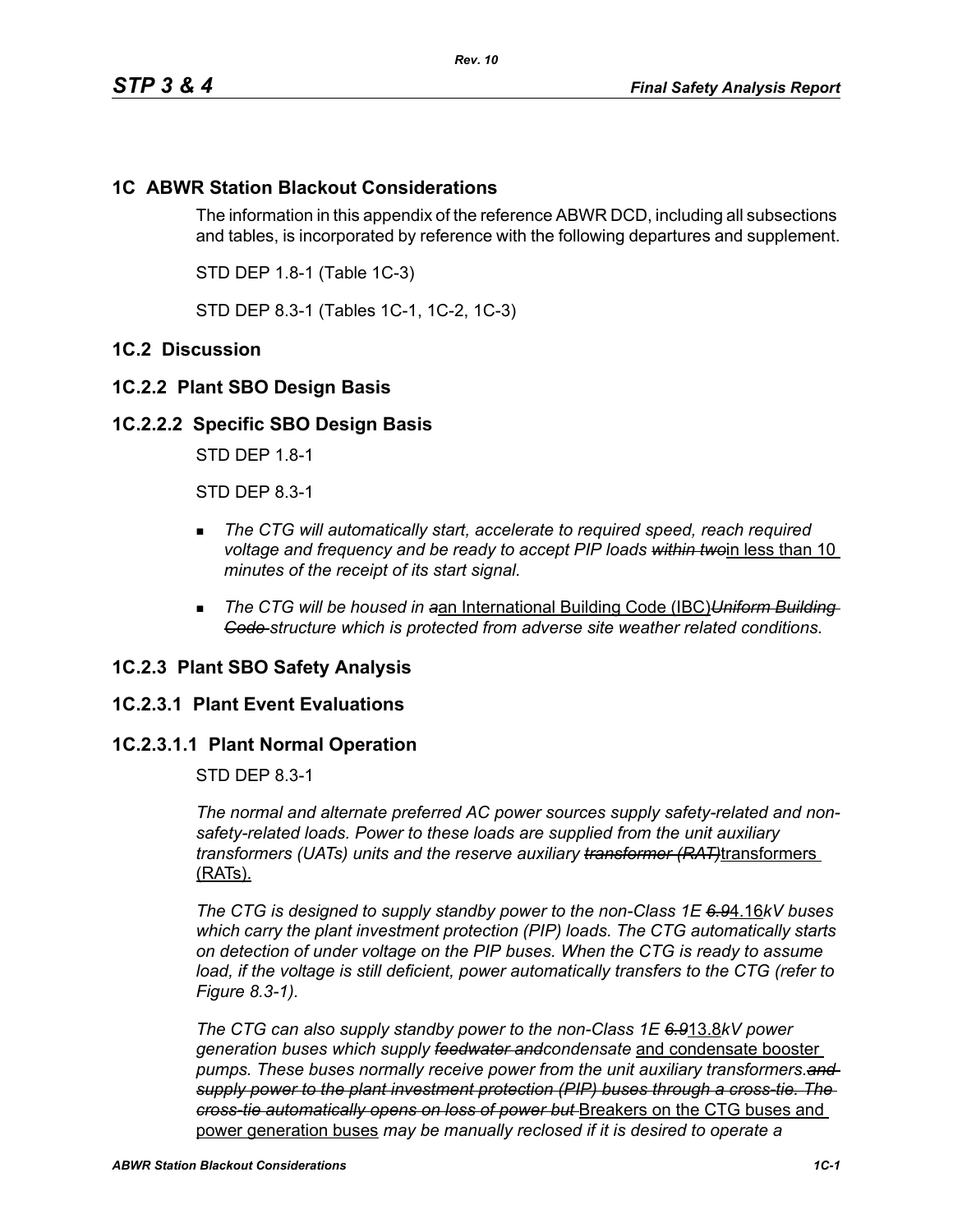*condensate* and condensate booster *pump from the combustion turbine generator or the reserve auxiliary transformer.which are connectable to the PIP buses This arrangement allows the powering of load groups of non-Class 1E equipment in addition to the Class 1E divisions which may be used to supply water to the reactor vessel (refer to Figure 8.3-1).*

## **1C.2.3.1.3 SBO Events**

STD DEP 8.3-1

*The CTG is the AC power source during an SBO event. The CTG can supply 6.9*4.16*kV Class 1E buses through the realignment of pre-selected breakers during SBO events. The CTG will reach operational speed and voltage in 2* less than 10 *minutes and will be available for bus connection within 10 minutes. Upon a LOPP, the CTG is automatically started and configured to non-safety-related PIP loads. Plant operators using appropriate procedures will reconfigure any of the 6.9*4.16 *kV Class 1E buses to accept CTG power. Refer to Tier 2 Subsections 8.3.1.1.7 and 9.5.11.*

## **1C.2.3.2 Alternative AC Power Source Evaluation**

#### STD DEP 8.3-1

*The alternate AC power source (1) is a combustion turbine generator, (2) is provided with an immediate fuel supply that is separate from the fuel supply for other onsite emergency AC power systems, (3) fuel will be sampled and analyzed consistent with applicable standards, (4) is capable of operating during and after a station blackout without any AC support systems powered from the preferred power supply or the blacked-out units Class 1E power sources (5) is designed to power all of the PIP and/or Class 1E shutdown loads necessary within 10 minutes of the onset of the station blackout, such that the plant is capable of maintaining core cooling and containment integrity (6) will be protected from design basis weather events (except seismic and tornado missiles) to the extent that there will be no common mode*  failures between offsite preferred sources and the combustion turbine generator *power source, (7) will be subject to quality assurance guidelines commensurate with its importance to SBO, (8) will have sufficient capacity and capability to supply one division* two divisions *of Class 1E loads, (9) will have sufficient capacity and capability to supply the required non-Class 1E loads used for a safe shutdown, (10) will undergo factory testing to demonstrate its ability to reliably start, accelerate to required speed and voltage and supply power within two*in less than 10 *minutes, (11) will not normally supply power to nuclear safety-related equipment except under specific conditions, (12) will not be a single point single failure detriment to onsite emergency AC power sources, and (13) will be subject to site acceptance testing; periodic preventative maintenance, inspection, testing; operational reliability assurance program goals.*

# **1C.4 COL License Information**

#### **1C.4.1 Station Blackout Procedures**

The following site-specific supplement addresses COL License Information Item 1.13.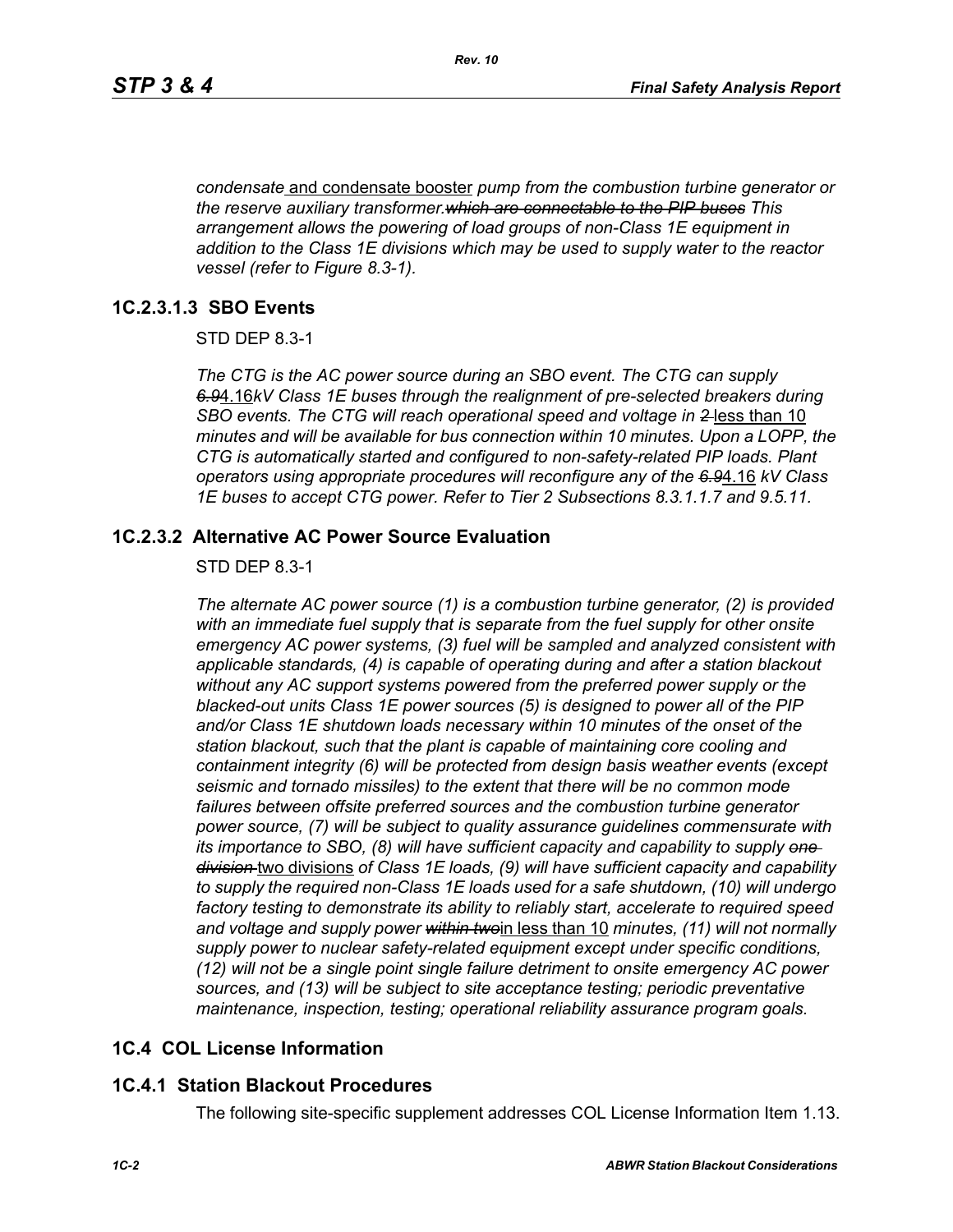The station blackout procedure(s) will be developed consistent with the plant operating procedure development plan in Section 13.5. (COM 1C-1)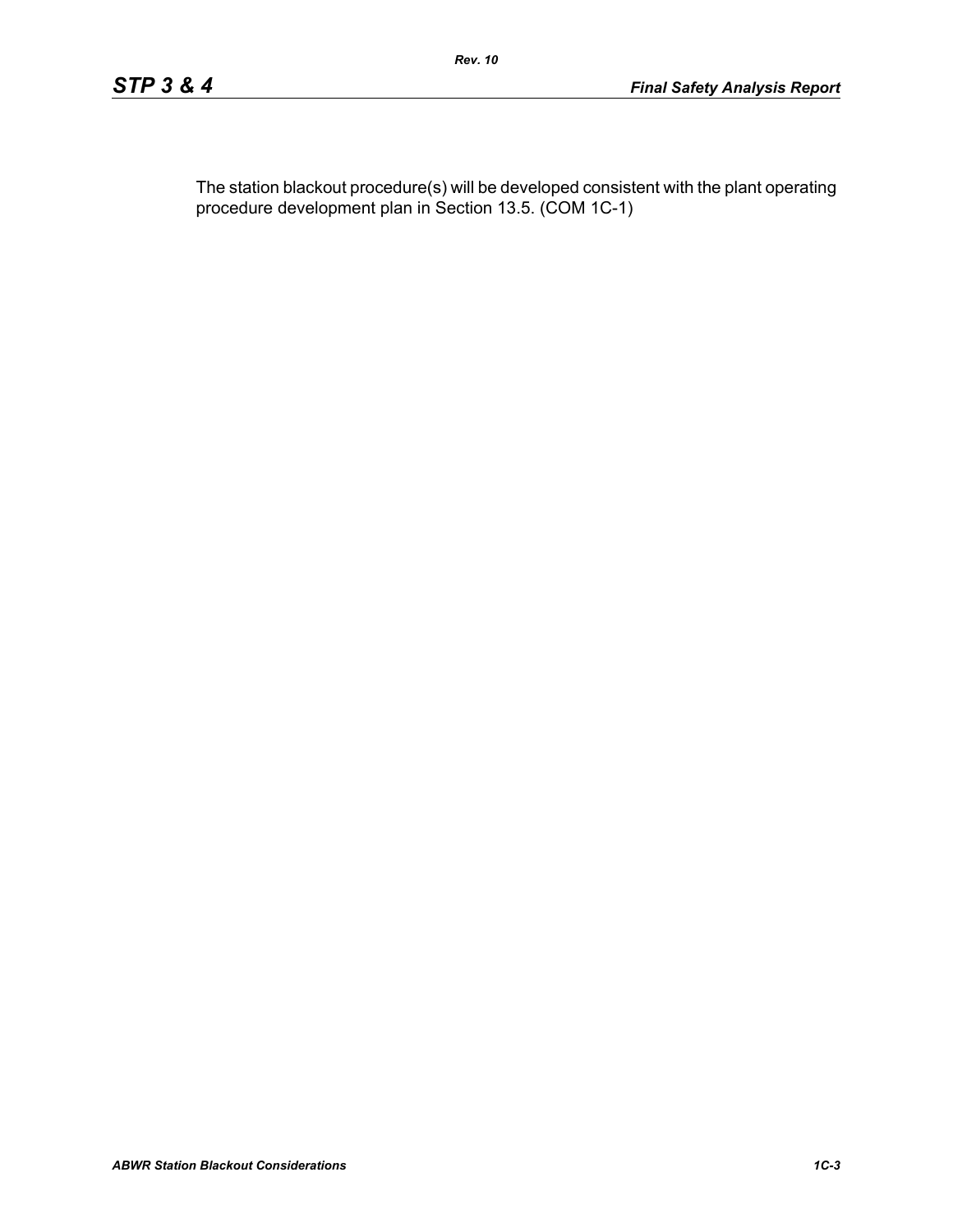| Compliance<br><b>Requirements</b>                                                                                                                                                                                                                                                              |                                                                                                                                                                                                                                                                                                                                                                                                                                                                                                                                                                                                                                                                                                                                                                                                             |
|------------------------------------------------------------------------------------------------------------------------------------------------------------------------------------------------------------------------------------------------------------------------------------------------|-------------------------------------------------------------------------------------------------------------------------------------------------------------------------------------------------------------------------------------------------------------------------------------------------------------------------------------------------------------------------------------------------------------------------------------------------------------------------------------------------------------------------------------------------------------------------------------------------------------------------------------------------------------------------------------------------------------------------------------------------------------------------------------------------------------|
| 10CFR50-63 Loss of all alternating current power.                                                                                                                                                                                                                                              |                                                                                                                                                                                                                                                                                                                                                                                                                                                                                                                                                                                                                                                                                                                                                                                                             |
| 50.63 Loss of all alternating current power.                                                                                                                                                                                                                                                   |                                                                                                                                                                                                                                                                                                                                                                                                                                                                                                                                                                                                                                                                                                                                                                                                             |
| (a) Requirements<br>(1) Each light-water-cooled nuclear power plant licensed to operate must be<br>able to withstand for a specified duration and recover from a station<br>blackout as defined in § 50.2. The specified station blackout duration shall<br>be based on the following factors: | The ABWR design will utilize an alternate AC (AAC) power source to<br>mitigate and recover from station blackout events (defined in 50.2).<br>The AAC power source will be a combustion turbine generator<br>(CTG). The CTG will be totally independent from offsite preferred<br>and onsite Class 1E sources. A ten (10) minute interval is used as<br>the ABWR design basis for the SBO event duration. The AAC power<br>source provides a diverse power source to the plant.                                                                                                                                                                                                                                                                                                                             |
| (i) The redundancy of the onsite emergency AC power sources                                                                                                                                                                                                                                    | The ABWR design CTG will have sufficient capacity and capabilities<br>to power the necessary reactor core coolant, control and protective<br>systems including station battery and other auxiliary support loads<br>needed to bring the plant to a safe and orderly shutdown condition<br>(defined in 50.2). The CTG supplied will be rated at a minimum of<br>9minimum of 20 MWe and be capable of accepting shutdown loads<br>within 10 minutes.<br>The current plant onsite emergency power sources include three (3)<br>independent and redundant DG divisions which are designed to<br>supply approximately 57.2 MWe within 1 minute.<br>Additionally, the plant has been designed to accommodate AC<br>power source losses for a period up to 8 hours. The AAC limits the<br>SBO event to 10 minutes. |

*1C-4*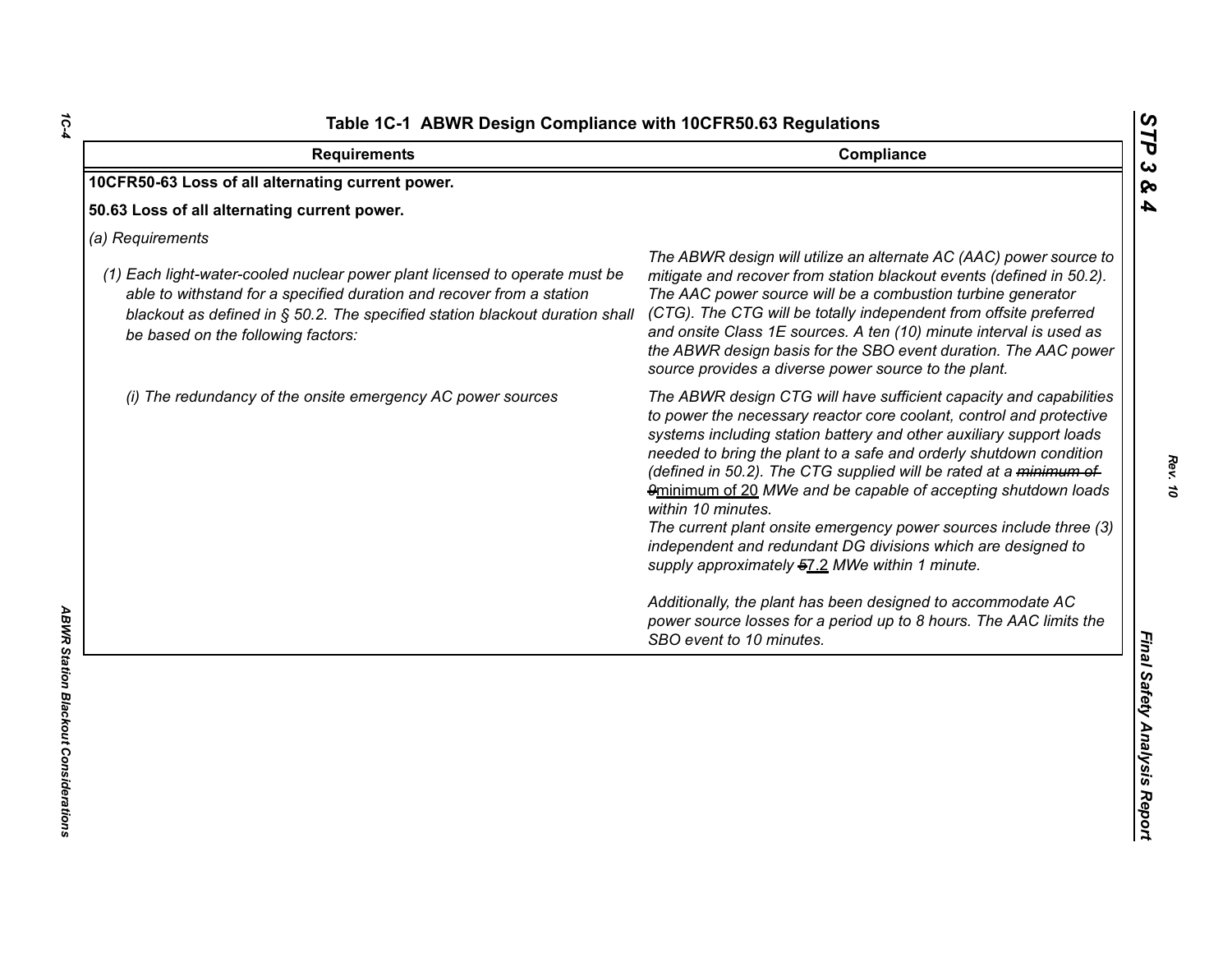**ABWR Station Blackout Considerations** 

|  |  |  |  |  | able 1C-1 ABWR Design Compliance with 10CFR50.63 Regulations (Continued) |
|--|--|--|--|--|--------------------------------------------------------------------------|
|--|--|--|--|--|--------------------------------------------------------------------------|

| <b>Requirements</b>                                                                                                                                                                                                                                                                                                                                                                                                                                                                                                                                                          | Compliance                                                                                                                                                                                                                                                                                                                                                                                                                                                                                                                                                                                                                                                                                                                                                                                                                                                                                                                                                                                                                                                                                                                                                                                                                                                                                                                                                                        | ĽP                                |
|------------------------------------------------------------------------------------------------------------------------------------------------------------------------------------------------------------------------------------------------------------------------------------------------------------------------------------------------------------------------------------------------------------------------------------------------------------------------------------------------------------------------------------------------------------------------------|-----------------------------------------------------------------------------------------------------------------------------------------------------------------------------------------------------------------------------------------------------------------------------------------------------------------------------------------------------------------------------------------------------------------------------------------------------------------------------------------------------------------------------------------------------------------------------------------------------------------------------------------------------------------------------------------------------------------------------------------------------------------------------------------------------------------------------------------------------------------------------------------------------------------------------------------------------------------------------------------------------------------------------------------------------------------------------------------------------------------------------------------------------------------------------------------------------------------------------------------------------------------------------------------------------------------------------------------------------------------------------------|-----------------------------------|
| (b) Limitation of scope<br>(c) Implementation<br>(1) Information Submittal. For each light-water-cooled nuclear power plant<br>licensed to operate after the effective date of this amendment, the<br>licensee shall submit the information defined below to the Director by 270<br>days after the date of license issuance:<br>(i) A proposed station blackout duration to be used in determining<br>compliance with paragraph (a) of this section, including a justification<br>for the selection based on the four factors identified in paragraph (a) of<br>this section | In addition to the discussion under (a) above, the following is noted.<br>The ABWR design SBO duration time considerations are consistent<br>with RG1.155 and NUMARC-87-00. Upon loss of offsite power<br>(LOPP) and upon the subsequent loss of all on site AC emergency<br>power sources (three independent and redundant DGs), the CTG<br>can be manually connected to any one of the three safety-related<br>(Class 1E) buses by closing two circuit breakers. The alternative AC<br>(AC) power source will automatically start, and within 2 in less than<br>10 minutes be up to required speed and voltage. It will then<br>automatically connect to selected PIP buses (non-Class 1E) loads.<br>During the first 10 minutes, the reactor will have automatically<br>tripped, the main steam isolation valves (MSIVs) closed, and the<br>RCIC actuated.<br>The RCIC system will automatically control reactor coolant level.<br>Any necessary relief valve operation will also be automatic.<br>Within the 10 minute SBO interval, none of the above actions will<br>require AC power or manual operator actions.<br>The reconfiguration of the CTG to pick up the Class 1E buses will<br>require manual closure of two circuit breakers from the control room.<br>Upon restoration of power to the safety bus(es), the remaining safe<br>shutdown loads will be energized. | $\boldsymbol{\omega}$<br>ଚ୍ଚ<br>4 |
|                                                                                                                                                                                                                                                                                                                                                                                                                                                                                                                                                                              |                                                                                                                                                                                                                                                                                                                                                                                                                                                                                                                                                                                                                                                                                                                                                                                                                                                                                                                                                                                                                                                                                                                                                                                                                                                                                                                                                                                   | Final Safety Analysis Report      |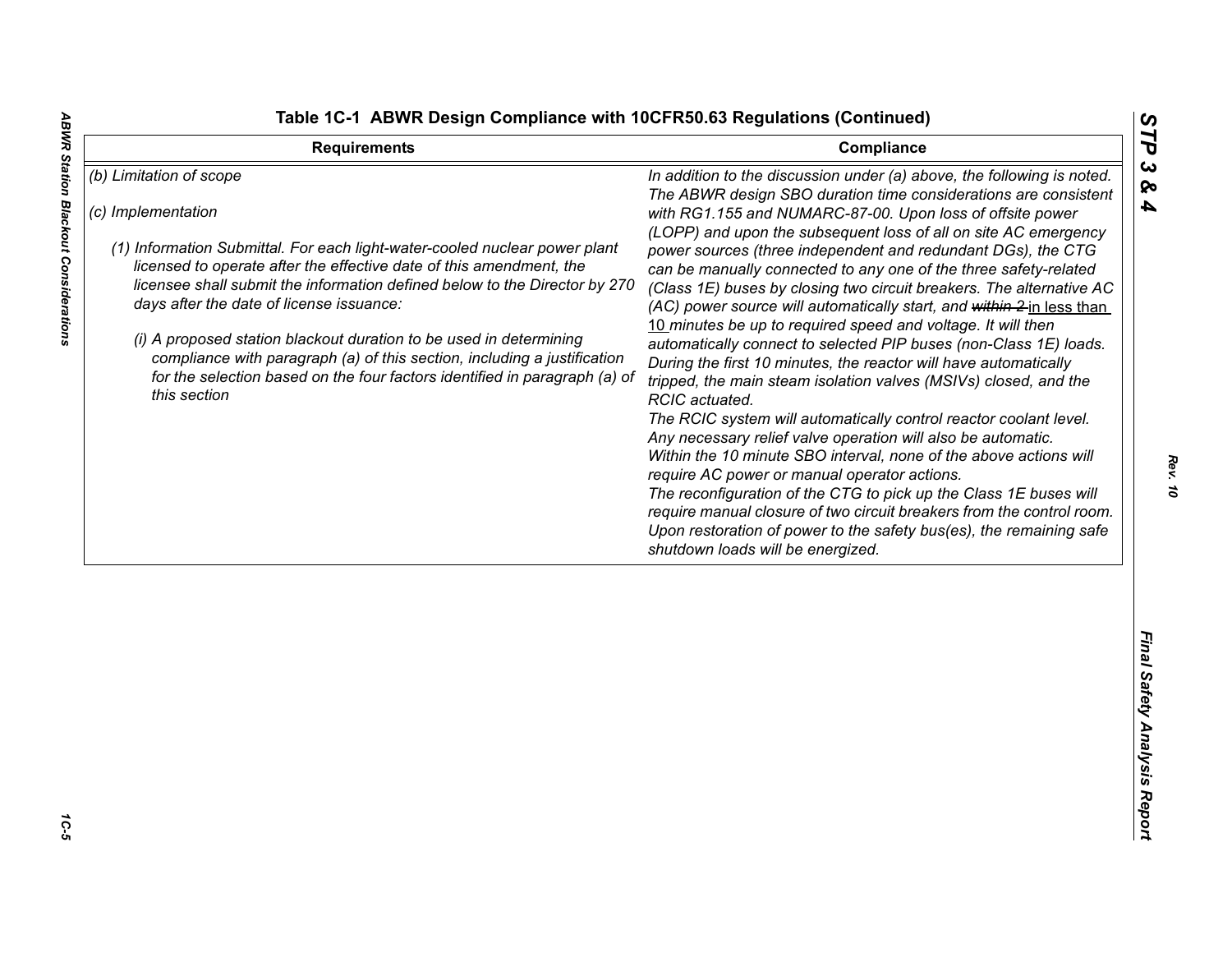| <b>Requirements</b>                                                                                                                                                                                                                                                                                                                                                                                                                                                                                                                                                                                                                              | STP<br>Compliance                                                                                                                                                                                                                                                                                                                                                                                                                                                                                                                                |
|--------------------------------------------------------------------------------------------------------------------------------------------------------------------------------------------------------------------------------------------------------------------------------------------------------------------------------------------------------------------------------------------------------------------------------------------------------------------------------------------------------------------------------------------------------------------------------------------------------------------------------------------------|--------------------------------------------------------------------------------------------------------------------------------------------------------------------------------------------------------------------------------------------------------------------------------------------------------------------------------------------------------------------------------------------------------------------------------------------------------------------------------------------------------------------------------------------------|
| (2) Alternate AC source: The alternate AC power source(s), as defined in § 50.2,<br>will constitute acceptable capability to withstand station blackout provided an<br>analysis is performed which demonstrates that the plant has this capability<br>from onset of the station blackout until the alternate AC source(s) and<br>required shutdown equipment are started and lined up to operate. The time<br>required for startup and alignment of the alternate AC power source(s) and<br>this equipment shall be demonstrated by test. Alternate AC source(s) serving<br>a multiple unit site where onsite emergency AC source are not shared | $\boldsymbol{\omega}$<br>The ABWR CTG will be automatically initiated upon the loss of<br>ଚ୍ଚ<br>power to the PIP buses. The CTG will achieve required speed and<br>4<br>voltage within 2in less than 10 minutes. The CTG will be manually<br>connected to safe shutdown buses within 10 minutes. These<br>equipment capabilities will be demonstrated 1) by the manufacturer's<br>component tests, 2) by the CTG initial startup tests and 3)<br>periodically by the COL applicant as part of his operational reliability<br>assurance program. |
| between units must have, as a minimum, the capacity and capability for<br>coping with a station blackout in any of the units. At sites where onsite<br>emergency AC sources are shared between units, the alternate AC source(s)                                                                                                                                                                                                                                                                                                                                                                                                                 | The ABWR design is a single unit plant arrangement design.<br>On site emergency AC sources are not shared between units.                                                                                                                                                                                                                                                                                                                                                                                                                         |
| must have the capacity and capability as required to ensure that all units can<br>be brought to and maintained in safe shutdown (non-DBA) as defined in $\S$<br>50.2. If the alternate AC source(s) meets the above requirements and can be<br>demonstrated by test to be available to power the shutdown buses within 10<br>minutes of the onset of station blackout, then no coping analysis is required.                                                                                                                                                                                                                                      | The CTG AAC source is available to power shutdown loads within 10<br>minutes as described above. Therefore, no coping analysis is<br>required. In addition, the ABWR is designed with an 8-hour battery to<br>accommodate station blackout without the need for AC power. Also,<br>the three independent emergency diesel generator systems will<br>accommodate one DG out of service, plus a single failure, with the<br>remaining DG capable of bringing the plant to safe shutdown.                                                           |
|                                                                                                                                                                                                                                                                                                                                                                                                                                                                                                                                                                                                                                                  |                                                                                                                                                                                                                                                                                                                                                                                                                                                                                                                                                  |
|                                                                                                                                                                                                                                                                                                                                                                                                                                                                                                                                                                                                                                                  | Final Safety Analysis Report                                                                                                                                                                                                                                                                                                                                                                                                                                                                                                                     |
|                                                                                                                                                                                                                                                                                                                                                                                                                                                                                                                                                                                                                                                  |                                                                                                                                                                                                                                                                                                                                                                                                                                                                                                                                                  |

*1C-6*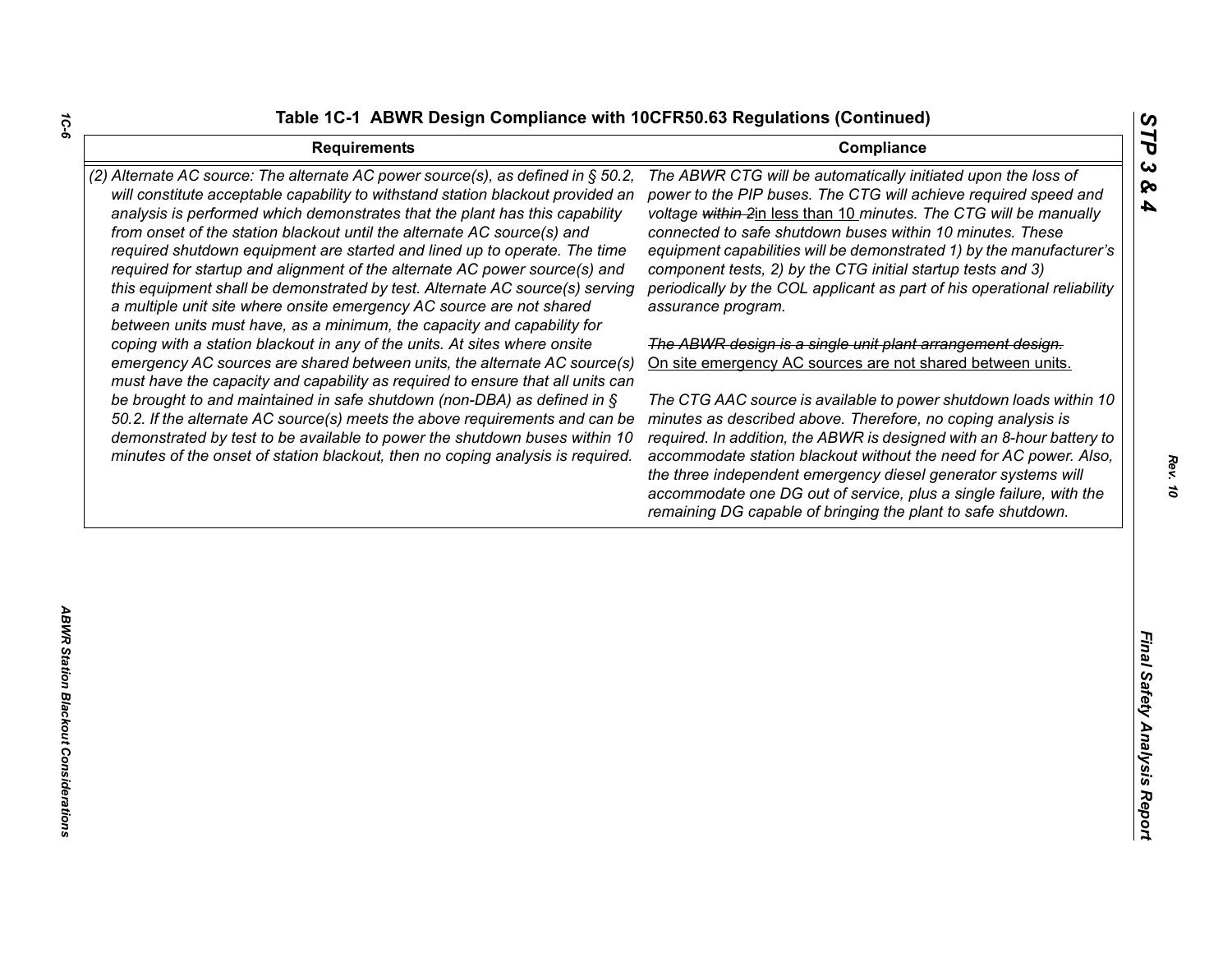| Table 1C-2 ABWR Design Compliance with RG 1.155                                                                                                                                                                                                                                                                                                                                   |                                                                                                                                                                                                                                                                                                                                                                                                                                                                                                                                     |
|-----------------------------------------------------------------------------------------------------------------------------------------------------------------------------------------------------------------------------------------------------------------------------------------------------------------------------------------------------------------------------------|-------------------------------------------------------------------------------------------------------------------------------------------------------------------------------------------------------------------------------------------------------------------------------------------------------------------------------------------------------------------------------------------------------------------------------------------------------------------------------------------------------------------------------------|
| Compliance<br><b>Requirements</b>                                                                                                                                                                                                                                                                                                                                                 |                                                                                                                                                                                                                                                                                                                                                                                                                                                                                                                                     |
| <b>Regulatory Guide 1.155-Station Blackout</b>                                                                                                                                                                                                                                                                                                                                    |                                                                                                                                                                                                                                                                                                                                                                                                                                                                                                                                     |
| <b>Regulatory Position</b>                                                                                                                                                                                                                                                                                                                                                        |                                                                                                                                                                                                                                                                                                                                                                                                                                                                                                                                     |
| 3.3.5 If an AAC power source is selected specifically for satisfying the<br>requirements for station blackout, the design should meet the following criteria:<br>1. The AAC power source should not normally be directly connected to the<br>preferred or the blacked-out unit's onsite emergency AC power system.                                                                | The ABWR AAC power source is not normally connected to the<br>preferred or the onsite emergency AC power system. TwoAt least<br>two open circuit breakers-one Class 1E and the etherothers non-<br>Class 1E- separate the CTG from the safety-related emergency<br>buses.<br>The AAC power source is also not normally connected to any of the<br>preferred AC power sources or their associated non-safety-related<br>buses. AAt least two non-Class 1E circuit breaker-<br>separatesbreakers separate the CTG from the PIP buses. |
| 3. The AAC power source should be available in a timely manner after the<br>onset of station blackout and have provisions to be manually connected to<br>one or all of the redundant safety buses as required. The time required for<br>making this equipment available should not be more than 1 hour as<br>demonstrated by test. If the AAC power source can be demonstrated by | The ABWR AAC design power source will be automatically started<br>and reach rated speed and voltage and be available to supply PIP<br>loads within 2in less than 10 minutes, and safety-related loads within<br>10 minutes for any loss of preferred offsite power sources (LOPP).<br>The design has provisions to assure the timely manual                                                                                                                                                                                         |
| test to be available to power the shutdown buses within 10 minutes of the<br>onset of station blackout, no coping analysis is required.                                                                                                                                                                                                                                           | interconnection between the AAC (CTG) and any one or more of the<br>safety-related shutdown buses.                                                                                                                                                                                                                                                                                                                                                                                                                                  |
|                                                                                                                                                                                                                                                                                                                                                                                   | The ABWR AAC design will be demonstrated by test to show that it<br>can be connected to safety-related buses within 10 minutes.<br>Therefore, no coping analysis is required.                                                                                                                                                                                                                                                                                                                                                       |
| 4. The AAC power source should have sufficient capacity to operate the<br>systems necessary for coping with a station blackout for the time required<br>to bring and maintain the plant in safe shutdown.                                                                                                                                                                         | The ABWR AAC power source is rated at least at 920 MWe, which is<br>more than sufficient capacity to operate the necessary safe<br>shutdown loads which are less than 57.2 MWe.                                                                                                                                                                                                                                                                                                                                                     |

*STP 3 & 4*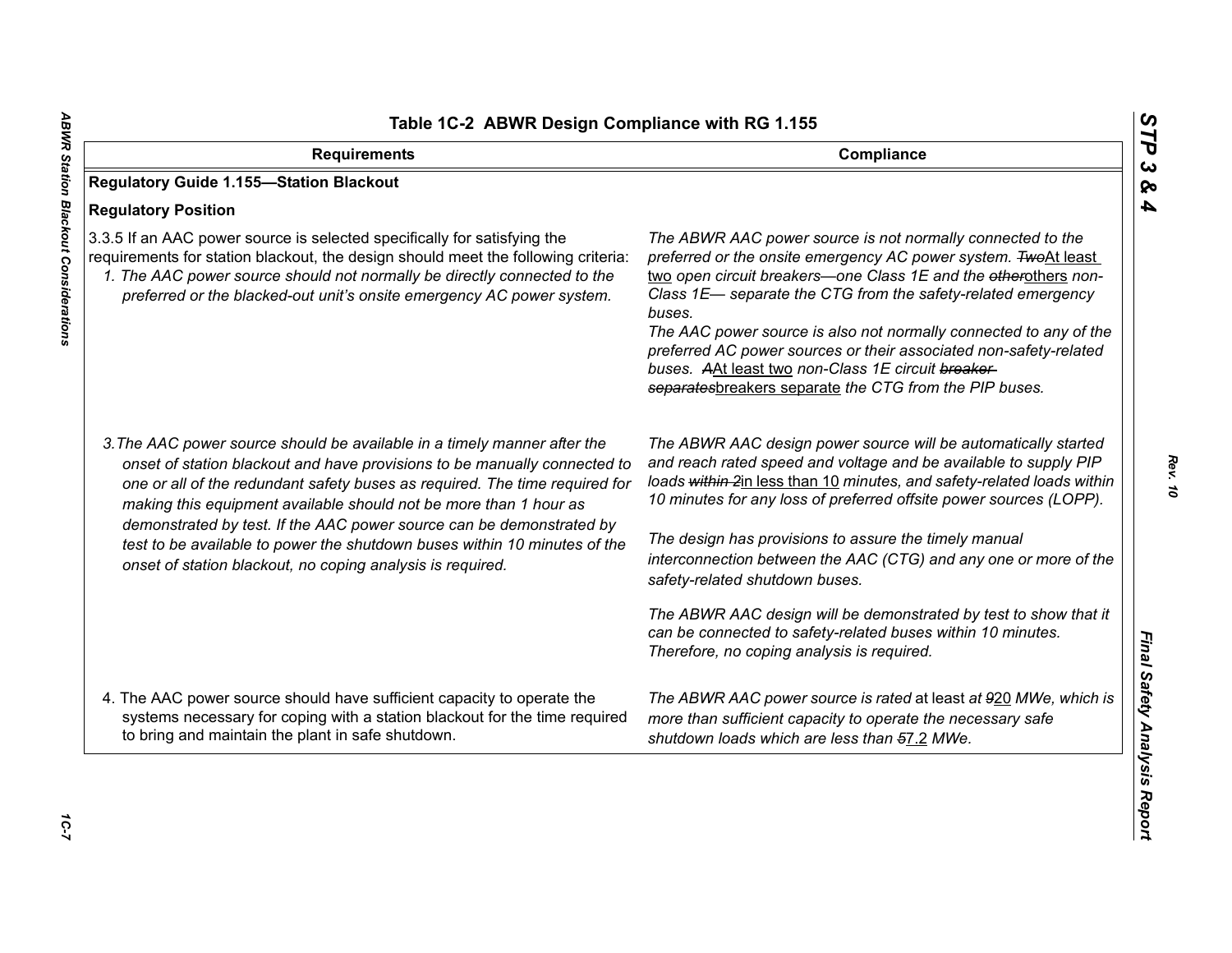| <b>Requirements</b><br><b>Appendix B - Guidance Regarding Systems/Components</b><br><b>Alternate AC Sources</b><br><b>ABWR AAC Power Source</b><br>Independence<br>Required if connected to Class 1E buses.<br>from Existing<br>Separation to be provided by 2 circuit breakers<br>in series (1 Class 1E at the Class 1E bus and 1<br>Safety-Related | Compliance<br>TwoAt least two breakers separate the onsite emergency power<br>buses from the CTG. One breaker is Class 1E and the breaker |
|------------------------------------------------------------------------------------------------------------------------------------------------------------------------------------------------------------------------------------------------------------------------------------------------------------------------------------------------------|-------------------------------------------------------------------------------------------------------------------------------------------|
|                                                                                                                                                                                                                                                                                                                                                      |                                                                                                                                           |
|                                                                                                                                                                                                                                                                                                                                                      |                                                                                                                                           |
|                                                                                                                                                                                                                                                                                                                                                      |                                                                                                                                           |
| non-Class 1E).<br>Systems                                                                                                                                                                                                                                                                                                                            | closest to the CTG is non-Class 1E (see Figure 8.3-1).                                                                                    |
| Water Source (Existing Condensate Storage SBO Recovery with AAC Power Source<br><b>Tank or Alternate)</b><br><b>Instrument Air (Compressed Air System)</b>                                                                                                                                                                                           |                                                                                                                                           |

*STP 3 & 4*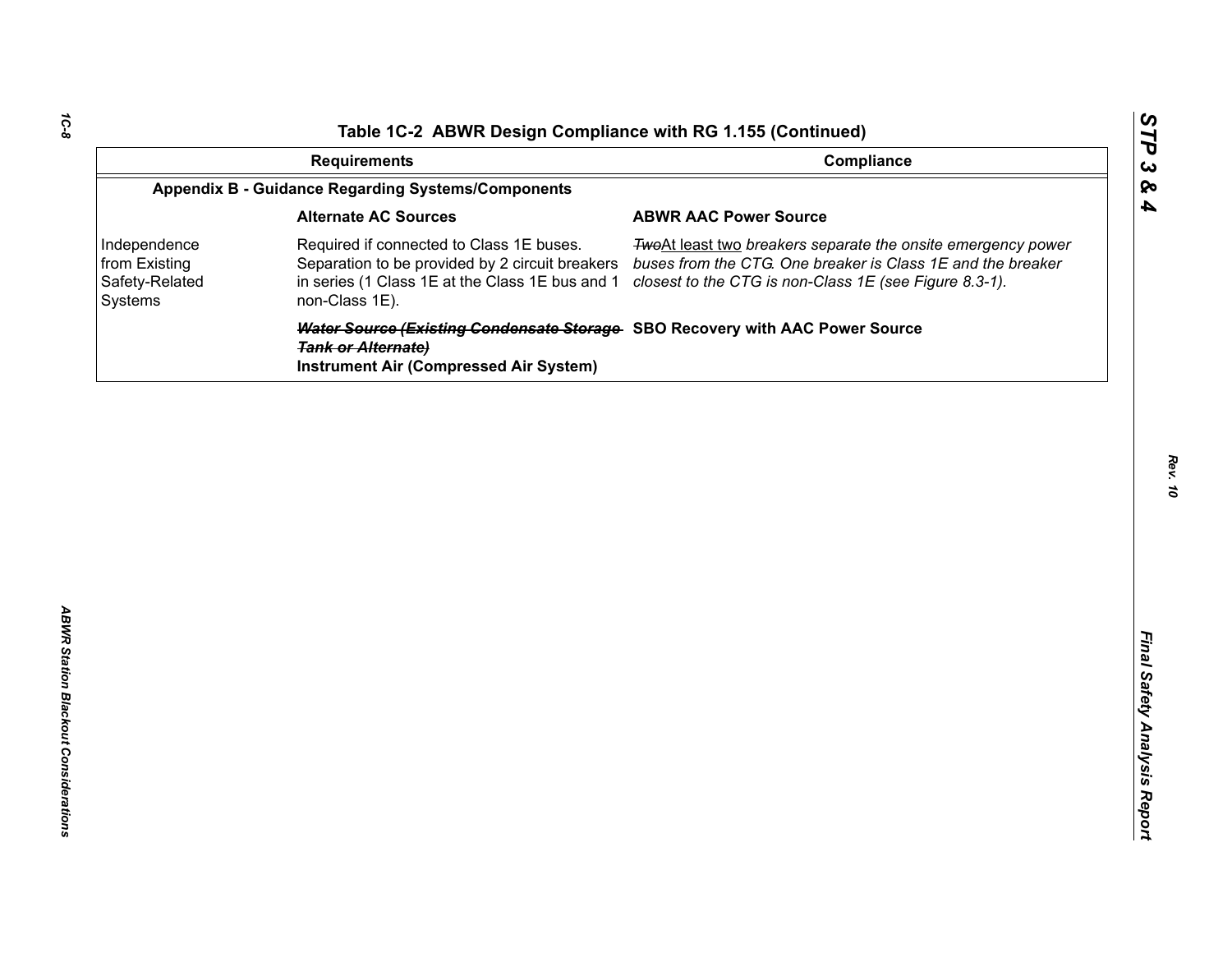| <b>Requirements</b>                                                                                                                                                                                                                                                                                                                                                                                                                                                                                                                                                                 | Compliance                                                                                                                                                                                                                                                                                                                                                                                                                                                                                                                                                                                                                                                                                                                                                                                                                                                                                          |  |
|-------------------------------------------------------------------------------------------------------------------------------------------------------------------------------------------------------------------------------------------------------------------------------------------------------------------------------------------------------------------------------------------------------------------------------------------------------------------------------------------------------------------------------------------------------------------------------------|-----------------------------------------------------------------------------------------------------------------------------------------------------------------------------------------------------------------------------------------------------------------------------------------------------------------------------------------------------------------------------------------------------------------------------------------------------------------------------------------------------------------------------------------------------------------------------------------------------------------------------------------------------------------------------------------------------------------------------------------------------------------------------------------------------------------------------------------------------------------------------------------------------|--|
| <b>Appendix A - Definitions</b>                                                                                                                                                                                                                                                                                                                                                                                                                                                                                                                                                     |                                                                                                                                                                                                                                                                                                                                                                                                                                                                                                                                                                                                                                                                                                                                                                                                                                                                                                     |  |
| ALTERNATE AC POWER SOURCE. An alternating current (AC) power source<br>that is available to and located at or nearby a nuclear power plant and meets the<br>following requirements:<br>(i) Is connectable to but not normally connected to the preferred or onsite<br>emergency AC power systems                                                                                                                                                                                                                                                                                    | (i) The design is connectable to (but not normally connected to) the<br>preferred or onsite emergency AC power sources. At least two<br>Two-normally open breakers separate the AAC CTG from the<br>safety-related onsite emergency power buses. A singleNon-Class<br>1E normally open breaker separatesbreakers separate the AAC<br>CTG from the non-safety-related PIP buses (preferred power)<br>(see Figure 8.3-1).                                                                                                                                                                                                                                                                                                                                                                                                                                                                             |  |
| (ii) Has minimal potential for common cause failure with offsite power or the<br>onsite AC power sources<br>(iii) Is available in a timely manner after the onset of station blackout<br>(iv) Has sufficient capacity and reliability for operation of all systems necessary<br>for coping with a station blackout and for the time required to bring and<br>maintain the plant in safe shutdown (Hot Shutdown or Hot Standby, as<br>appropriate)<br>(v) Is inspected, maintained, and tested periodically to demonstrate operability<br>and reliability as set forth in Appendix B | (ii) The ABWR design has a minimal potential for common cause<br>failure between preferred power or onsite AC power sources.<br>The ABWR AAC power source is a diverse power supply to the<br>normal onsite emergency DGs. The AAC power supply is totally<br>independent of the preferred and onsite power sources. The<br>AAC power source automatically starts and is available for<br>loading in twoless than 10 minutes. The AAC power supply is<br>connectable to a Class 1E bus through the actuation of two (2)<br>manual operated circuit breakers. The AAC power source is<br>normally electrically, physically, mechanically, and<br>environmentally isolated from the preferred and onsite power<br>sources. The AAC power source is normally used during LOPP<br>and SBO events. However, the CTG can be used for a number<br>of operational services (e.g. maintenance backup, etc.). |  |
|                                                                                                                                                                                                                                                                                                                                                                                                                                                                                                                                                                                     | (iii) The ABWR AAC power source is available in a timely manner<br>after the onset of a SBO event. The AAC power source<br>automatically starts on LOPP, attains required speed and voltage<br>within two (2)in less than ten (10) minutes, and is capable of<br>being connected to shutdown loads within ten (10) minutes.                                                                                                                                                                                                                                                                                                                                                                                                                                                                                                                                                                         |  |

*STP 3 & 4*